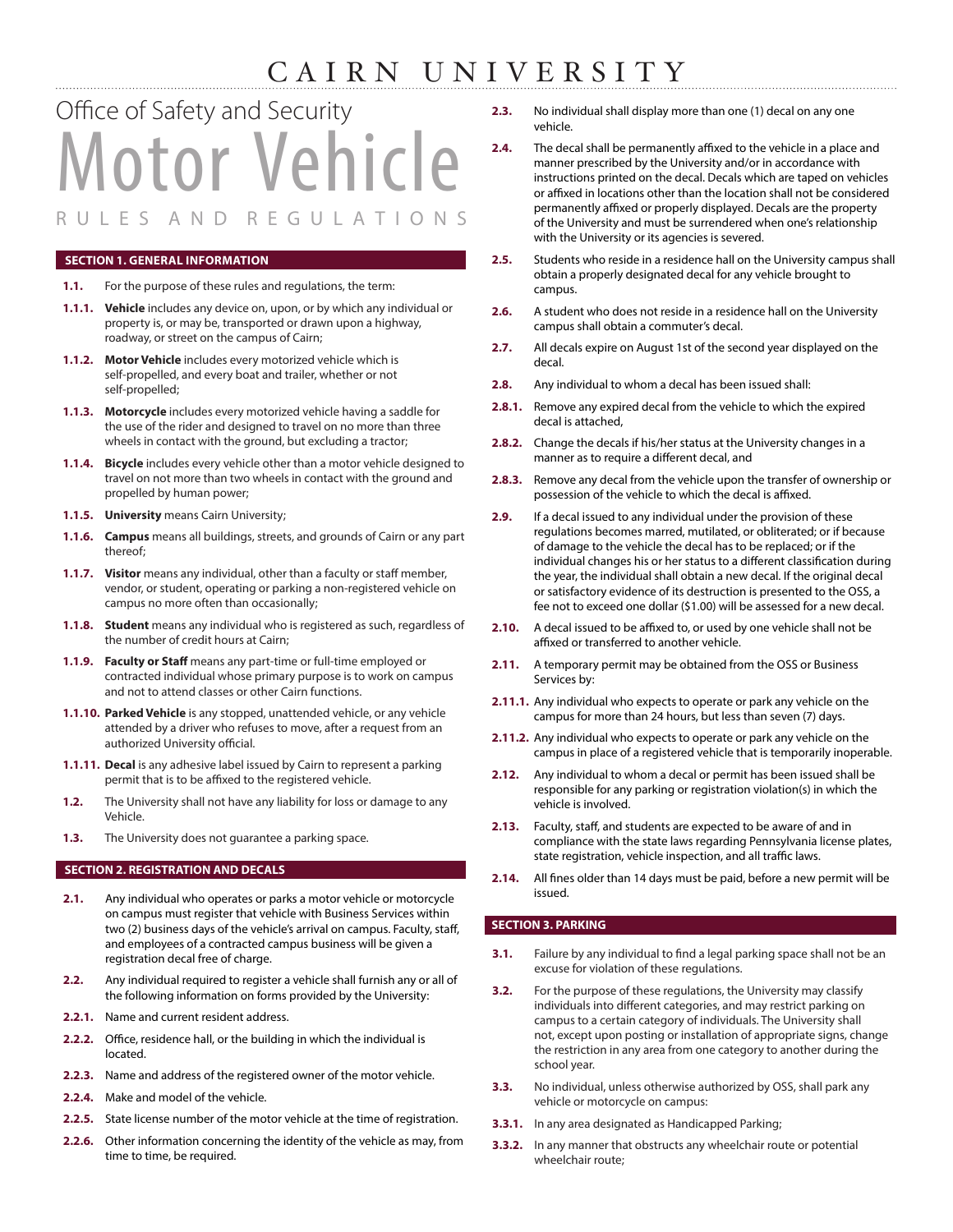- **3.3.3.** On or adjacent to any yellow curb;
- **3.3.4.** On any sidewalk;
- **3.3.5.** On any lawn or grass area, except as otherwise provided in these regulations;
- **3.3.6.** In any driveway;
- **3.3.7.** In any loading zone;
- **3.3.8.** In any No Parking zone;
- **3.3.9.** In any manner that obstructs traffic;
- **3.3.10.** In a double or multiple manner;
- **3.3.11.** In any manner that obstructs any sidewalk;
- **3.3.12.** In any manner that obstructs or blocks a fire hydrant;
- **3.3.13.** In any location not designated as parking areas by lines or signs;
- **3.3.14.** In any manner exceeding the posted length of time where timed parking is in effect;
- **3.3.15.** In any area of the campus that has been closed off by the use of barricades, signs, yellow lines, or other traffic control devices.
- **3.3.16.** In any area of the campus which has not been designated as a parking area;
- **3.3.17.** In any fire lane; or
- **3.3.18.** In any area designated as Service Parking.
- **3.4.** When special events are being held on campus, the privilege of a visitor to park on the campus shall not be confined to those spaces specifically reserved for visitor parking by signs, but extend to any legitimate parking space other than those spaces specifically reserved.
- **3.5.** The OSS may, upon special occasions, temporarily appropriate for Visitor use exclusively any parking area normally reserved for other categories of individuals.
- **3.5.1** Persons who have a severe temporary physical disability/mobility impairment may obtain parking assistance through the OSS. Permanently mobility-impaired individuals should obtain a handicapped parking permit authorized by the Commonwealth of Pennsylvania. Campus handicapped parking spaces are reserved to accommodate permanently mobility-impaired individuals properly displaying a state issued handicapped license plate or hanging placard.
- **3.6.** Resident and Commuter students shall park their vehicles in areas designated as student parking.
- **3.7.** Students are not permitted to park on residential streets or in the various local business parking lots in Langhorne Manor Borough, or Middletown Township: overnight, while attending classes or other Cairn functions, while visiting other resident students, or in an effort to avoid having to register their vehicle(s).
- **3.8.** Faculty and staff may park their Vehicles in areas designated as Faculty, staff, or student parking lots. Faculty and staff parking Lot D is available for the use of all individuals between 5:00 p.m. and 6:00 a.m. weekdays and 24 hours a day on weekends.
- **3.9.** Reserved Lots F and L are only available for use by those individuals assigned to those lots at all times.
- **3.10.** No contractor shall operate or park any vehicle, or permit his/her employees to operate or park any vehicle, on campus without first obtaining a special permit from the OSS.
- **3.11.** The temporary absence of a sign at the entrance of any area of the campus does not mean that it is no longer restricted. If at any time area restrictions are removed or altered, the signs in those areas shall change appropriately.
- **3.12.** No individual shall abandon a vehicle on the campus. The University may, in addition to any other remedy herein provided, upon evidence that a motor vehicle has remained on campus parked and unused for a period of fifteen (15) days, remove the vehicle at the owner's expense.
- **3.13.** Vehicles without a Cairn registration and parked in such a manner or location as to raise suspicions of a security nature to the University and/or the Cairn community and left unattended shall be handled in

the following manner: the vehicle shall be reported to local authorities. If the vehicle is deemed to present any danger, the vehicle shall be towed at the local authority's direction.

#### **SECTION 4. TRAFFIC**

- **4.1.** No individual shall operate or park any vehicle on the campus in a manner as to cause injury to any individual, grounds, building or other facility or property of the University.
- **4.2.** Any individual who operates or parks a vehicle on campus shall obey stop signs, yellow and white lines for routing traffic, speed limit signs, parking signs, one-way street signs, traffic signals or lights, and any other sign, indicator, marker, or signal for the control, direction, parking, and general regulation of traffic and automobiles on campus and streets of Cairn including, but not confined to, lawful hand, voice, whistle, or other commands or signals.
- **4.3.** No individual shall drive or operate a vehicle on any campus parking lot at a speed in excess of ten (10) miles per hour.
- **4.4.** No individual, unless otherwise authorized or directed by these regulations, shall drive or operate a vehicle on campus roadways at a speed exceeding fifteen (15) miles per hour.
- **4.5.** No individual, other than those individuals who by nature of their functions are required to do so, shall drive a vehicle upon any pedestrian path, sidewalk, grass area, safety zone, or any other area of the campus not ordinarily used for vehicular traffic.
- **4.6.** No individual, other than those individuals who by nature of their functions are required to do so, shall park any Vehicle in or upon any area of campus that has been closed by the use of barricades or other traffic control devices.
- **4.7.** Pedestrians shall have the right of way at marked crosswalks on campus.
- **4.8.** Any individual who has an accident on campus shall, if the accident resulted in property damage or personal injury, report the accident to OSS.
- **4.9.** Tickets issued by the University shall be paid directly to Business Services within fourteen (14) days of the ticket date. Checks shall be made payable to Cairn University.
- **4.10.** In addition to the rules and regulations contained herein, the laws of the Commonwealth of Pennsylvania are in full force and effect.

#### **SECTION 5. BICYCLES, MOTORCYCLES, OTHER MOTORIZED VEHICLES, SKATEBOARDS, AND IN-LINE SKATES**

- **5.1.** Any individual who rides, operates, or parks a bicycle, or any other non motorized vehicle, including boats and trailers on campus shall be subject to all the terms and provisions of these regulations applicable to anyone who rides, operates or parks a motor vehicle, except those provisions which by their nature have no application.
- **5.2.** No individual shall ride any bicycle on any sidewalk, walkway, in a hallway, on a handicapped ramp or any other areas of campus customarily used by pedestrians.
- **5.3.** No individual shall park any bicycle in a hallway, on a sidewalk, on a handicapped ramp, or in or near a doorway except where use is made of a parking rack furnished by the University.
- **5.4.** No individual shall ride, operate or park at night on the campus any bicycle not equipped with a headlight and taillight or reflector.
- **5.5.** No individual, unless otherwise authorized in writing by the Director of OSS shall take any bicycle inside any building on campus. An exception permits residents to store bicycles in their room of residence on campus.
- **5.6.** Regulations herein applicable to anyone riding, or parking a bicycle on the campus shall also apply to anyone riding, operating, or parking a motorcycle, or motor scooter.
- **5.7.** No individual who operates or drives a motorcycle, shall carry any other individual in or upon the vehicle while on the Campus unless the vehicle is equipped with:
- **5.7.1.** A dual seat designed for two (2) individuals, or a separate passenger seat with a double foot rest or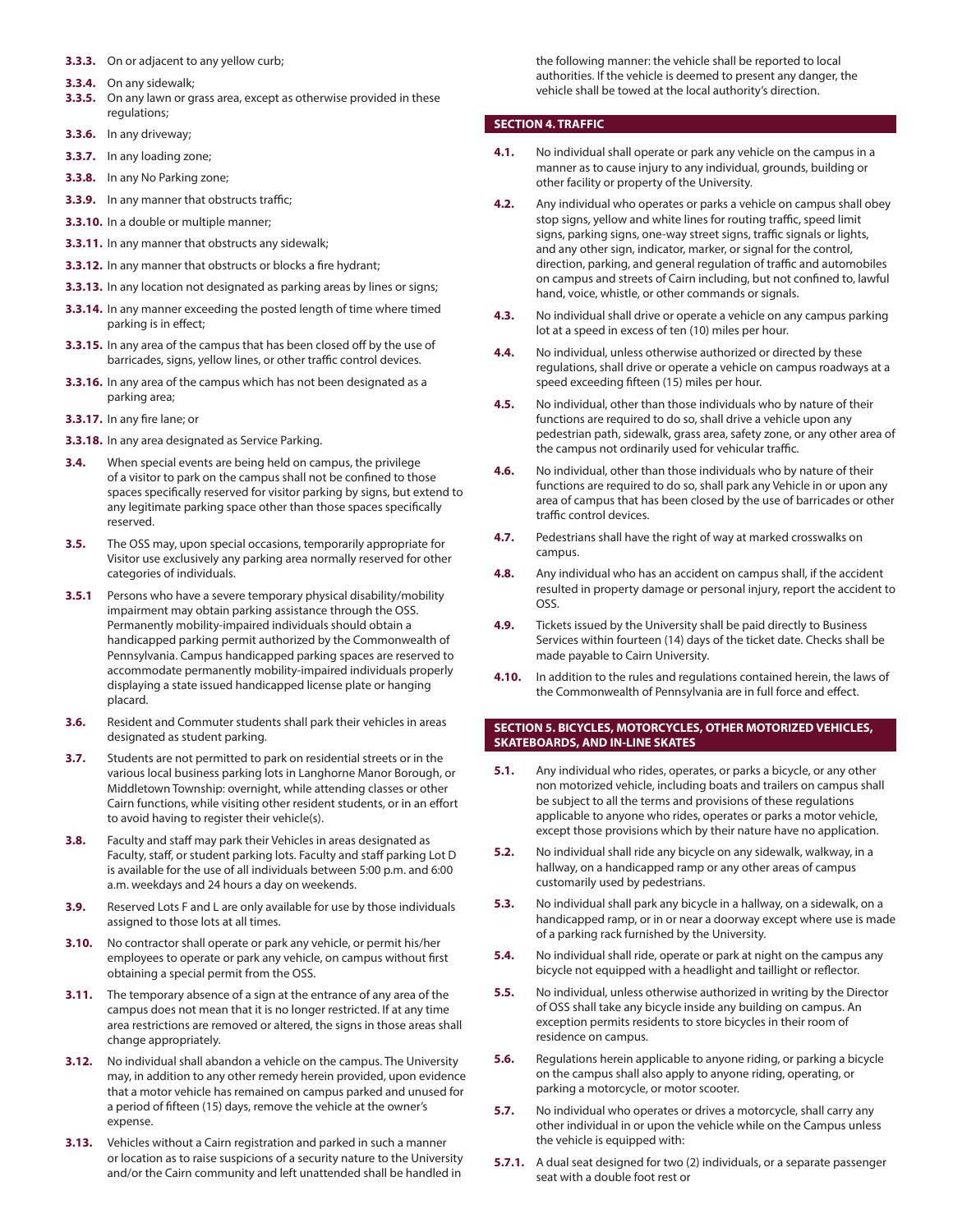- **5.7.2.** A sidecar attachment that provides a separate seat for a passenger to be seated entirely within the attachment.
- **5.8.** No individual operating a vehicle covered by this section shall carry in or upon the vehicle more than him/her and another individual at any one time.
- **5.9.** Cairn prohibits the use of skateboards, rollerblades and bicycles:
- **5.9.1.** Inside all campus buildings.
- **5.9.2.** On any special outdoor surfaces, as determined by the University, such as tennis courts, basketball courts, etc.
- **5.9.3.** Occurring in a fashion or in a location such that the activity presents a safety hazard to the individual, other pedestrians, vehicles or Cairn property (jumping steps, grinding rails/walls/benches, riding in or impeding traffic, etc). Skaters/cyclists must operate in a safe manner at all times.

#### **SECTION 6. TRAFFIC TICKET APPEALS**

- **6.1.** The Traffic Appeals Committee is a standing committee appointed by the Vice President for Student Life and Enrollment. The Committee serves as a hearing committee for appeals from faculty, staff, students, and visitors. The appeals committee is composed of a faculty/staff representative, Student Senate representative and a representative from the Office of Student Life.
- **6.1.1.** The Traffic Appeals Committee will hear traffic appeals on an anonymous basis; only a case number is available to the Committee.
- **6.1.2.** The Traffic Appeals Committee may: Approve the appeal and void the ticket; Deny the appeal and indicate the fine to be paid; Deny the appeal, and waive the fine; Or postpone ruling to return the appeal to the OSS for clarification by the OSS or the appellant.
- **6.1.3.** All decisions of the Traffic Appeals Committee are final.
- **6.1.4.** A copy of all decisions made by the Traffic Appeals Committee will be given to OSS.
- **6.2.** Any individual charged with a violation of any rule or regulation herein set forth in Sections 1-5 may appeal a University traffic citation to the Traffic Appeals Committee according to the following procedure:
- **6.2.1.** The appellant must submit a completed appeal form, found either on the back of the citation being appealed, or in a form made available by the OSS, within fourteen (14) days from when the citation was issued.
- **6.2.2.** The OSS shall review the appeal and immediately reject and return to the appellant any appeals made after the appeal period, or made upon grounds deemed unacceptable by this part, or any appeals submitted in such a manner that would break anonymity with the Traffic Appeals Committee.
- **6.2.3.** The OSS shall prepare a Traffic Appeal Case File containing the appeal statement submitted by the appellant as well as a statement prepared by the OSS.
- **6.2.4.** The OSS shall submit the Traffic Appeal Case File to the Traffic Appeals Committee.
- **6.2.5.** Traffic citations under review by the Traffic Appeals Committee will be considered to be pending.
- **6.2.6.** Upon receipt of the Traffic Appeal Committee's decision, the OSS is responsible to carry out the decisions of the Committee, including but not limited to informing the appellant of the decision and making any necessary changes to OSS records regarding the subject of the appeal.
- **6.3.** The following are unacceptable grounds for appealing a traffic ticket:
- **6.3.1.** Ignorance of the regulations;
- **6.3.2.** Unavailability of a legal parking space;
- **6.3.3.** Improper display of decal;
- **6.3.4.** Failure to purchase an appropriate decal;
- **6.3.5.** Inclement weather;
- **6.3.6.** Late arrival for class or meeting, and/or;
- **6.3.7.** Parked in a RESERVED space.

#### **SECTION 7. SANCTIONS**

- **7.1.** In cases in which the guilt of an individual has been established by waiver or voluntary admission, or by hearing as provided in Section 6, of an offense that clearly amounts to a violation of the traffic rules and regulations of Cairn as set forth in Sections 1-5 and the individual fails to pay the administrative penalty prescribed or imposed for the violation(s) within fourteen (14) calendar days from the time decision in the case has been rendered, the individual may, upon written notice be required to surrender his/her decal or vehicle registration permit and may have all his/her operating and parking privileges suspended.
- **7.2.** Any individual who fails to surrender his/her decal or registration permit, or who operates or parks a vehicle on campus after the date upon which she/he was requested to surrender his/her decal or registration permit, may have the vehicle impounded. The individual shall be responsible for the costs involved in removing, impounding, and storing the vehicle. The University and its officers shall not be liable for any damage that may occur to the vehicle during, or resulting from the removal, impoundment or storage of the vehicle.
- **7.3.** The University may, in addition to any other remedy herein provided, remove and impound illegally parked or abandoned vehicles; or any vehicle found on the campus without a decal; without license plates; or parked in a manner as to constitute a serious hazard to vehicular or pedestrian traffic, or the movement or operation of emergency equipment. The owner of the vehicle shall be responsible for the costs involved in removing, impounding, and storing the vehicle. The University and its officers shall not be liable for any damage to the vehicle occurring during, or resulting from, the impoundment, removal, or storage thereof.
- **7.4.** Any individual who fails to surrender his/her decal or registration permit, or who fails to make payment of administrative penalties for violation of rules and regulations for control, direction, and general regulation of traffic and automobiles on Cairn campus shall be subject to University disciplinary action.
- **7.5.** Any individual who knowingly provides any false information where such information is required by the terms of these Rules and Regulations shall upon notice and hearing be required to surrender his/her decal or registration permit and shall have all of his/her operating and parking privileges suspended for not longer than one full year.
- **7.6.** Any student who fails to pay his/her fines at the end of the semester will not be permitted to re-register as a student, or obtain a transcript or diploma.
- **7.7.** Unpaid traffic tickets are cumulative until paid.
- **7.8.** Unpaid traffic penalties will double in amount due if not paid in full by the later of the following dates: Within fourteen (14) days after the citation was issued; Or within fourteen (14) days after a decision regarding the penalty has been rendered by the Traffic Appeals Committee.
- **7.9.** The University may, in addition to any other remedy provided, enforce the traffic rules and regulations through the use of a wheel locking device. This device will render the Vehicle immobile. The owner of the Vehicle will be responsible for all costs and unpaid traffic fines involved. The University will establish fees associated with the use of wheel-locking devices.
- **7.10.** Vehicles that are not registered and have unpaid citations may be wheel-locked and/or towed at the owner's/operator's expense.
- **7.11.** Unauthorized vehicles in exclusive service parking or handicapped parking may be wheel-locked and/or towed at the owner's expense.
- **7.12.** Any individual attempting the unauthorized removal of any wheel-locking device may be subject to fine, legal, and/or administrative action.